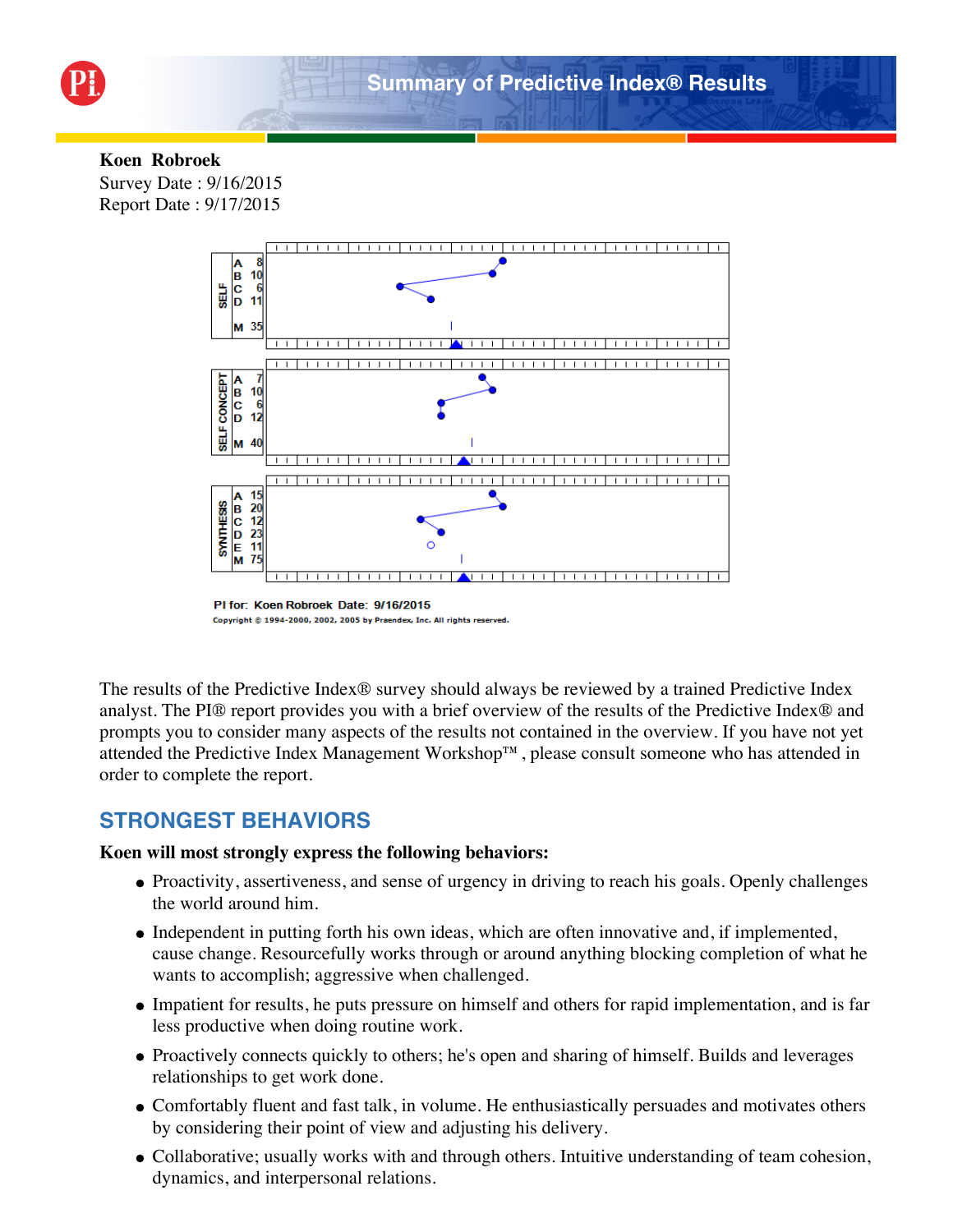## **SUMMARY**

Koen is a confident, independent self-starter with competitive drive, initiative, a sense of urgency, and the ability to make decisions and take responsibility for them. He can react and adjust quickly to changing conditions and come up with ideas for dealing with them.

His drive is purposeful, directed at getting things done quickly. He responds positively and actively to challenge and pressure, and he has confidence in his ability to handle novel problems and people. He is an outgoing, poised person, a lively and enthusiastic communicator, tending to be a little more authoritative than persuasive in his style. Koen talks briskly, with assurance and conviction and is a stimulating influence on others, while being firm, direct, and self-assured in dealing with them.

His work pace is distinctly faster-than-average. He learns and takes action quickly. On the other hand, he will become impatient and restless working repetitively with routine details or structured work, will delegate such work if his position permits, and will follow up, focusing on completion and accomplishment, rather than how things were done. With an interest in other people and their development, Koen will delegate authority, limiting such delegation to people in whom he has high levels of confidence, and following up with pressure for timely results.

He makes decisions about people and situations quickly. He assesses what's generally going on, and rather than exhaustively research, pulls together the information he has and takes action forcefully. He's confident in his assumptions about any missing information, and is comfortable acting even in the absence of complete information. For Koen, continual progress towards the general goal is more important than always being exactly on track; he's flexible and will make course corrections as necessary, when the time arises.

Sure of himself, Koen sets high standards of achievement for himself and others and looks for opportunities to compete and to win. Venturesome, he is stimulated by new challenges and situations, and is generally driving himself and others to new horizons. He is ambitious both for himself and for the business which employs him.

# **MANAGEMENT STYLE**

#### **As a manager of people or projects, Koen will be:**

- Broadly focused; his attention is on where he's bringing his team, and what goals he wants them to achieve, rather than on the specifics of how they will get there
- Comfortable delegating details and implementation plans
- Reluctant to delegate true authority; he will discuss ideas with others, and is open to their view points, but will only change his mind when the idea better helps his overall goal
- Quick to follow-up on delegated tasks, generally asking more whether it's finished than how it was accomplished
- Constantly looking to improve performance and ability to compete
- Inclusive and team-building
- Direct and quick to voice his opinion of how things are going.

# **INFLUENCING STYLE**